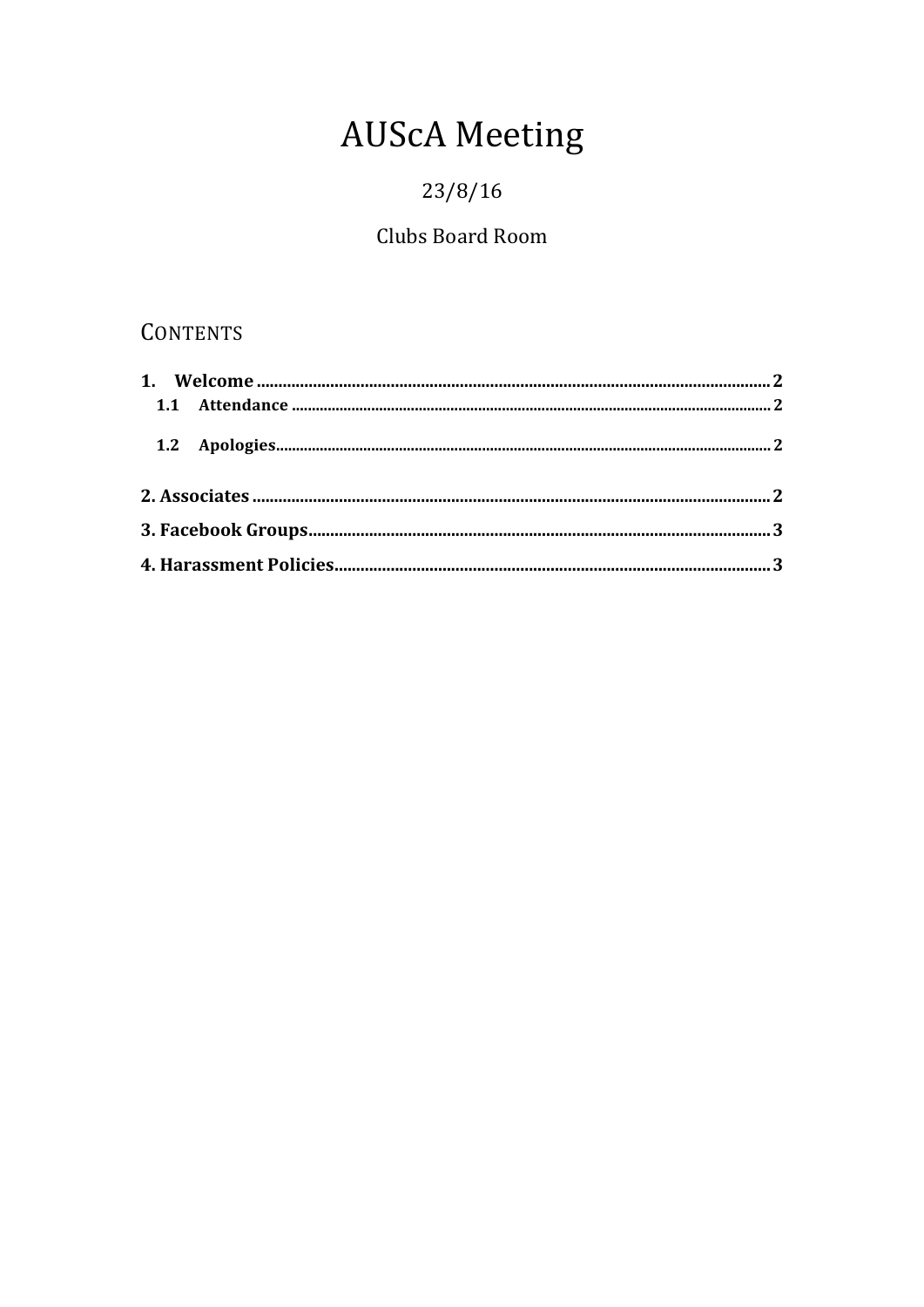### 1. WELCOME

### 1.1 ATTENDANCE

Urwah Nawaz, Emi Schutz, Catisha Coburn, Michael Capoccia, Lauren Fuge, Taylor Thomson-Caruso, Brittany Howell, Nibir Chowdury, Kirsten Smith, Declan Price-Brooks, Jason Oliver, Ben Geytenbeek

### 1.2 APOLOGIES

Joshua Chey, Khalia Primer, Karl Asmussen

### 2. ASSOCIATES

#### **Initial proposal: Separate Facebook page, uncap of associates (call volunteer), free** to come to meetings but cannot vote.

#### Discussion:

- Could allow governing committee vote on associates
	- $\circ$  Need to change associates to be allowed in during any point in the year, and no longer voted in during AGM
	- $\circ$  Stop just anyone being voted in during AGM, since number of votes would no longer matter
- Recognition of associates
	- $\circ$  Associates better name than volunteers
	- $\circ$  Volunteers feel left out of running of club
		- Two types of associates: those than only want to volunteer, others that want to help out and contribute
- Reorganisation of event planning: Google Sheet made by Brittany
	- $\circ$  Solve problems of people not knowing what goes on
	- o Disadvantage: everyone can see what times people have put down
- Change Quorum count to include associates if needed
- Give chair power to ask associates to leave the room for voting purposes
	- $\circ$  Useful for voting in the associates themselves
	- o General committee votes
- Allow people to become volunteers rather than associates if they want

**MOTION: Uncap associate members from 8 to "however many are interested" (come to next meeting after the AGM to be voted, register interest at AGM).** 

- o **Associates will be voted in by governing council**
- $\circ$  Size of associate committee up to discretion of the governing **council (decide per admission)**
- o **Allowed to participate in consensus, but not serious votes**
- o **Chair decides at any given time if associates need to leave for a vote**
- o **Quorum made be filled at Chairs discretion with associates**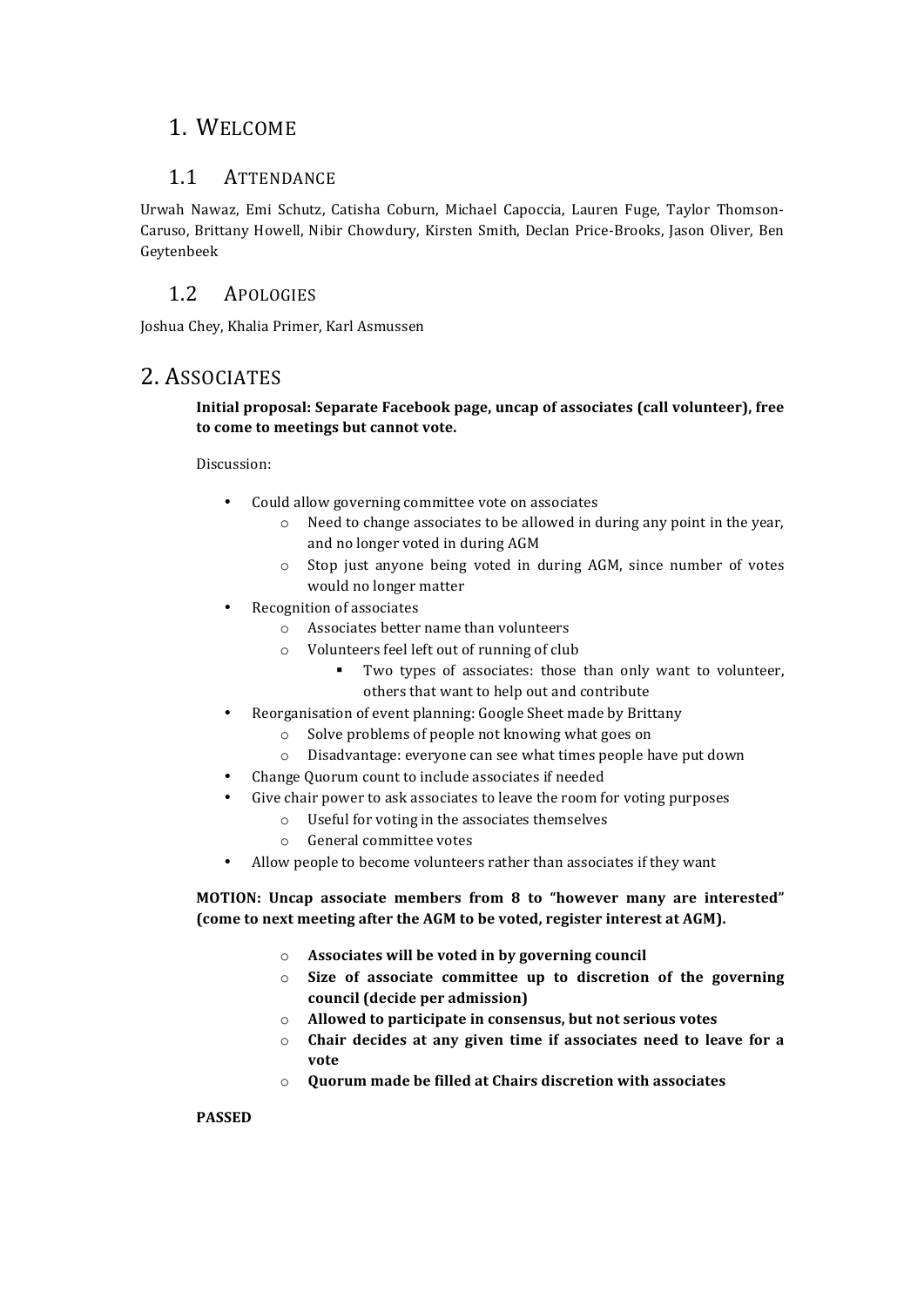### 3. FACEBOOK GROUPS

### **Initial Proposal: Have a separate Facebook group for associates**

Discussion:

- Admin for two groups rather than one  $\rightarrow$  difficult to keep up with who knows what (the problem we are trying to fix)
- Could have chat group instead
- Advantage of separate Facebook group would be to use a primary general committee group for voting polls
	- o Could simply not vote on Facebook,
	- $\circ$  What to do in emergencies?
		- Call Emergency meeting?
- Have ability for eager associates to opt in to primary Facebook group so they are not left out
- Not necessary with Google Sheets
- Related:
	- $\circ$  Have a separate FB group for all current members only
		- The Like page is for anyone, so not necessarily good way to get word out.
		- Necessity?
- Alternative:
	- $\circ$  Have a separate mailing list for volunteers who do not want to be associates
	- o Could advertise for new volunteers via tag line in emails under signature
	- o Volunteers could also sign up on website

#### **MOTION:** Email instead we are interested in volunteers (tag line in signature)

- o **Maintain a separate volunteer email list**
- o **Volunteer can sign up on website**

#### **PASSED**

### 4. HARASSMENT POLICIES

#### **Initial Proposal: To write and enact a set of policies covering harassment, alcohol** and drug use.

#### Discussion**:**

- Overall position reaction to the policies
- Alcohol policies
	- o Pub crawls are our highest risk event, so we need to mitigate against dangerous behaviour or activities, which policies will allow us to do
	- $\circ$  Would policies make us liable for what happens on pubcrawls?
	- $\circ$  Would policies against, for example, binge drinking be appropriate, considering that pub crawls endorse this sort of behaviour by their nature?
- In order to address these issues, a subcommittee could be formed to look into policies and how they may affect how we run our events. This can be a